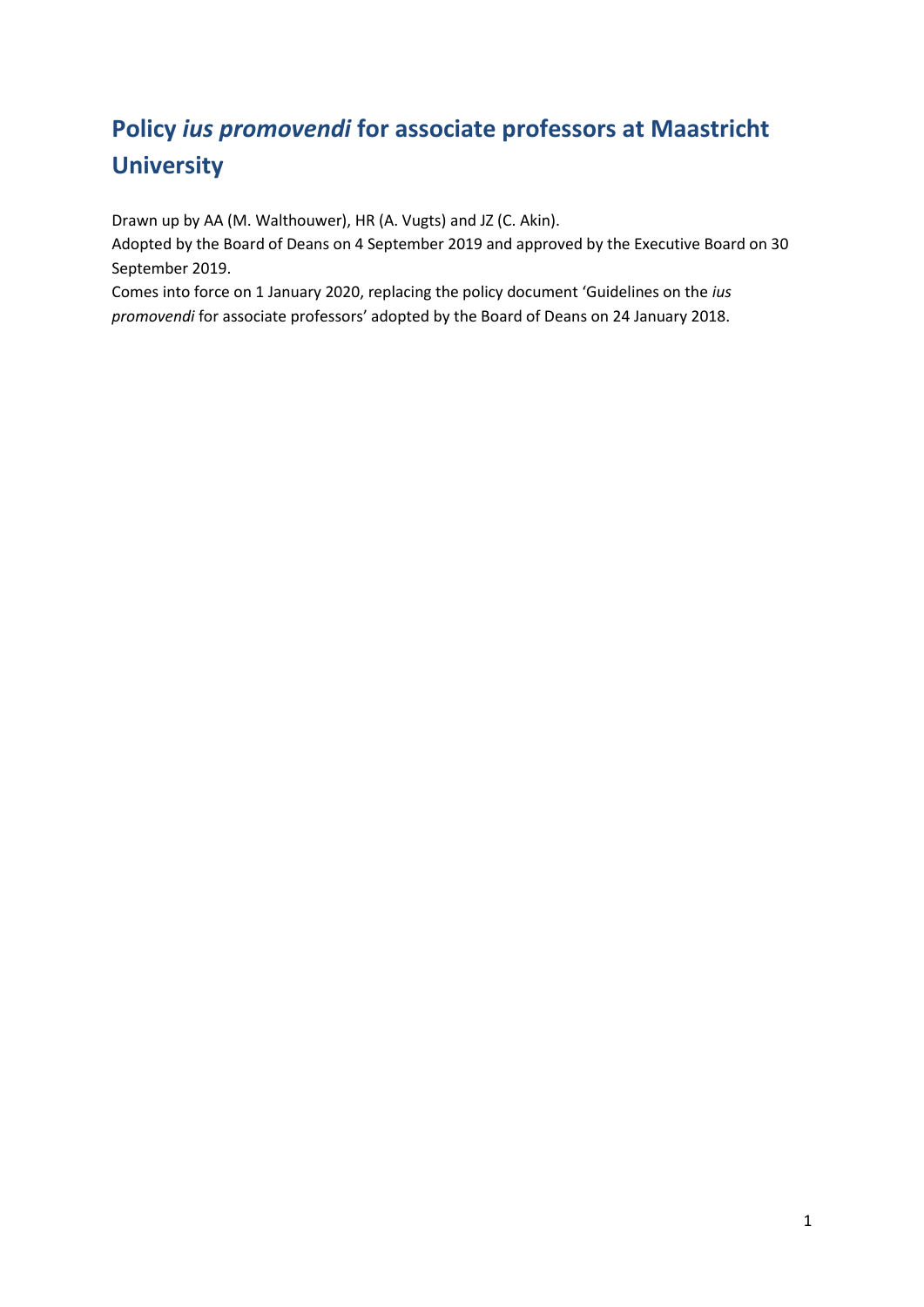This document sets out Maastricht University's policy on the *ius promovendi* (i.e. right to supervise doctoral candidates) for associate professors (UHD's).

## **A. Introduction**

On 6 June 2017 the Senate of the Dutch Parliament adopted the bill 'Promoting internationalisation of higher education and scientific research'. Part of this bill was the amendment of Section 7.18(4) of the Dutch Higher Education and Research Act (WHW), under which the right to supervise doctoral candidates (i.e. *ius promovendi*) has been extended. The effect of this extension is that from now on, in addition to full professors, other members of staff with a Doctor or Doctor of Philosophy degree who the Board of Deans considers sufficiently competent may also be appointed as a supervisor. The change in the law took effect on 1 September 2017 (see box 1 for Section 7.18(4) of the WHW).

#### Box 1. *Section 7.18(4) of the WHW*

1

**Section 7.18. Awarding the degrees of Doctor or Doctor of Philosophy; admission and system 4.** The doctoral degree board shall appoint a supervisor for each doctoral degree ceremony. The person appointed as supervisor may be a professor or, in so far as he has been awarded the degree of Doctor or Doctor of Philosophy, another member of the staff of a university, a university based on religious or philosophical principles or the Open University who, in the opinion of the doctoral degree board, has sufficient competence to act a supervisor. [...]

On 19 February 2016 the General Board of the Association of Universities in the Netherlands (VSNU) adopted a guideline for doctorate boards (at Maastricht University: the Board of Deans) on how Dutch universities can implement this change in the law in a uniform manner.<sup>1</sup> In this guideline it is advised to only allowing associate professors with a doctoral degree to act as supervisors in addition to full professors. On 24 January 2018, following on from the guideline, the Board of Deans adopted guidelines for granting the *ius promovendi* to associate professors at Maastricht University. Under these guidelines, the *ius promovendi* is granted to associate professors for each PhD track following a positive assessment by the Board of Deans on the recommendation of the Dean.

At its meeting on 4 September 2019 the Board of Deans resolved to amend these guidelines and adopted the present policy. On 30 September 2019, the Executive Board has approved this policy. Under this policy, all associate professors with a doctoral degree and an appointment at Maastricht University as of 1 January 2020 will have the *ius promovendi* indefinitely, which will allow them to act as a supervisor (i.e. promotor). A number of additional policy measures have been included, for example that 'proven experience of the supervision of doctoral candidates' is a requirement for promotion from assistant to associate professor (i.e. appointment criterion for associate professors).

<sup>1</sup> See: https://www.vsnu.nl/files/documenten/RC%20Guidelines%20on%20granting%20ius%20promovendi.pdf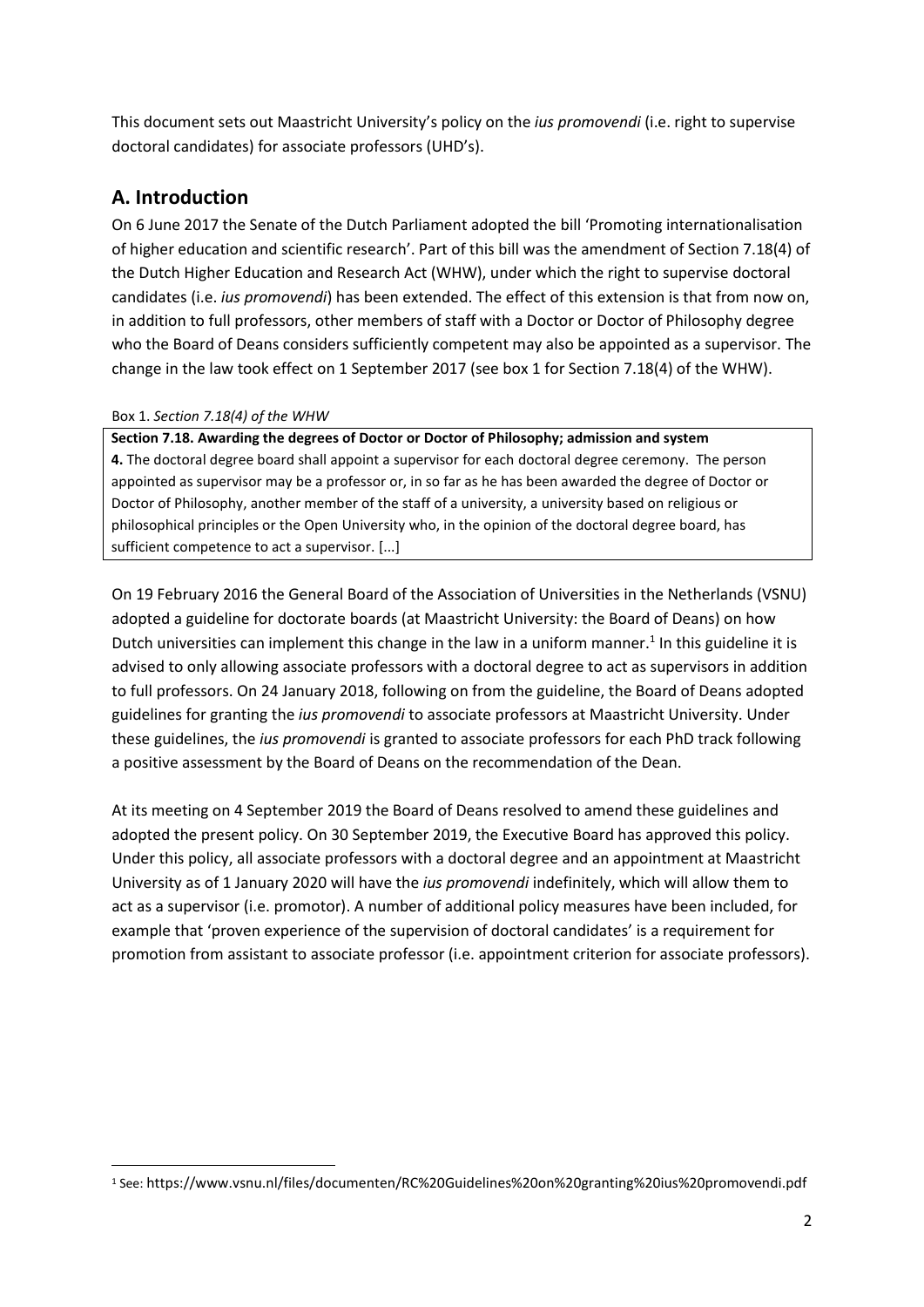# **B. Policy on the** *ius promovendi* **for associate professors at Maastricht University**

This part sets out Maastricht University's policy on the *ius promovendi* for associate professors. This policy was adopted by the Board of Deans on 4 September 2019 and approved by the Executive Board on 30 September 2019. The policy comes into force on 1 January 2020.

- From 1 January 2020 all associate professors with a doctoral degree and an appointment at Maastricht University will have the *ius promovendi* indefinitely. Under this policy, the associate professors concerned may be appointed as a supervisor (promotor) on PhD tracks starting from 1 January 2020.
- For PhD tracks starting before 1 January 2020 in principle nothing changes in the composition of the supervision team if the supervisor(s) and co-supervisor(s) have already been appointed. However, with the consent of the previously appointed supervisor(s) and co-supervisor(s), associate professors may still be appointed as supervisors, on condition that the composition of the supervision team conforms to the guidelines of Maastricht University's Regulations for obtaining the doctoral degree.
- Every associate professor with an appointment at Maastricht University must be sufficiently competent to act as a supervisor, in other words have:
	- 1) demonstrably relevant academic research experience, and
	- 2) proven experience of the supervision of doctoral candidates (e.g. as a co-supervisor).
- All faculties will include 'proven experience of the supervision of doctoral candidates' as a requirement for promotion from assistant to associate professor in the faculty career policy plans for academic staff.
- The Dean will ensure that the supervision team has sufficient 'proven experience of the supervision of doctoral candidates'.
- Consideration will be given at central and faculty level to the supervision of doctoral candidates, for example, in annual appraisals and the provision of training for supervisors aimed at the supervision of doctoral candidates.
- Associate professors will only have the *ius promovendi* if they have a doctoral degree (i.e. the degree of Doctor or Doctor of Philosophy)<sup>2</sup> and an appointment at Maastricht University. Their hours of work per week are unimportant; they may even have a zero-hours appointment.
- Both grade 1 associate professors and grade 2 associate professors with an appointment at Maastricht University will have the *ius promovendi*.

**.** 

<sup>&</sup>lt;sup>2</sup> A doctoral degree obtained from abroad must be equivalent to the Dutch degree of Doctor or Doctor of Philosophy.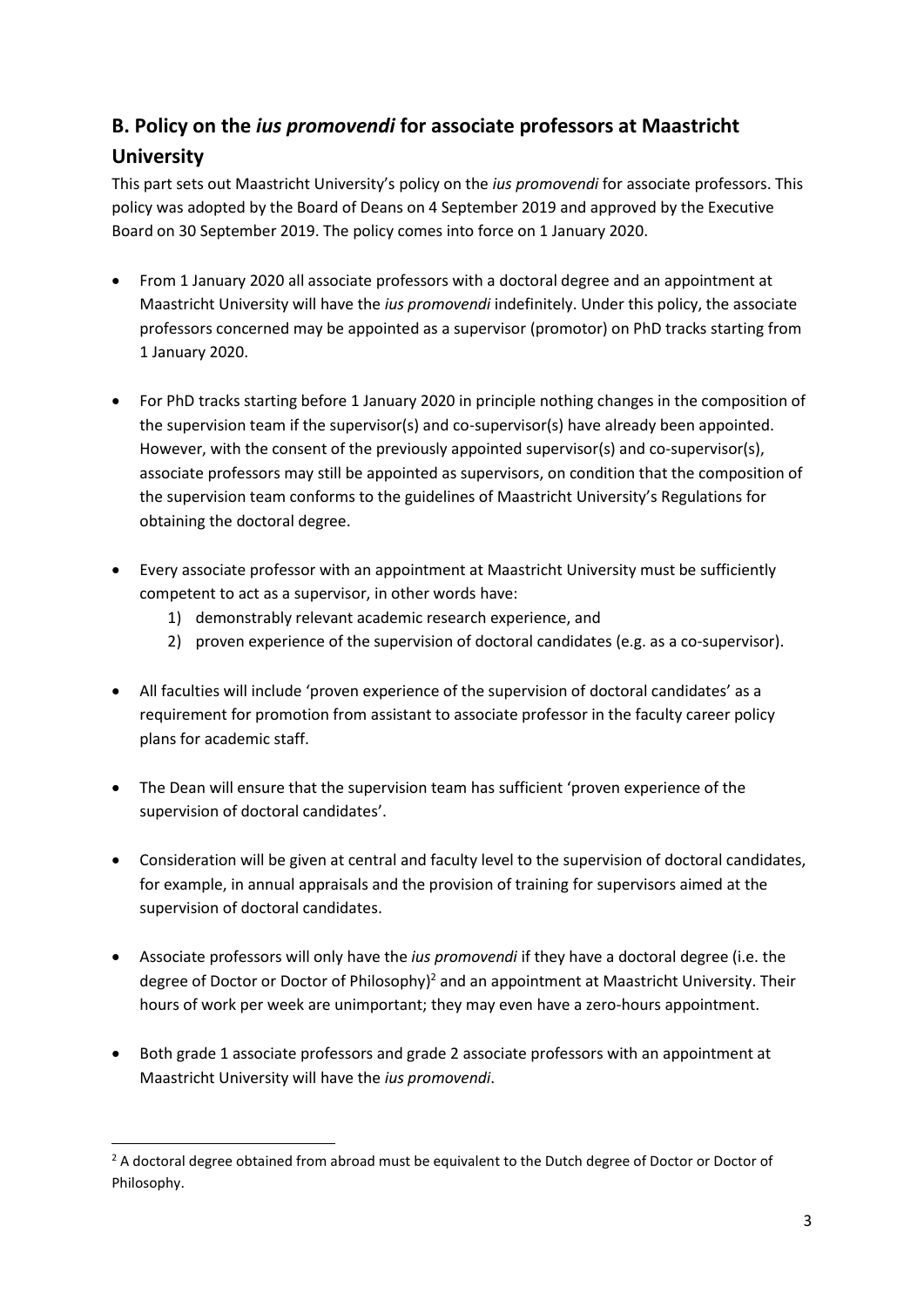- Just like full professors, associate professors will retain the *ius promovendi* for five years after their (honourable) discharge, so that ongoing projects can be supervised to the end with them as supervisor.
- Associate professors with a doctoral degree and no appointment at Maastricht University will not automatically have the *ius promovendi* at Maastricht University (irrespective of whether they have the *ius promovendi* at another Dutch or foreign university). To gain the *ius promovendi* at Maastricht University, they will have to go through the procedure in Annex 1.
- Professors of practice with an appointment at Maastricht University can gain the *ius promovendi* by going through the procedure in Annex 1.
- By definition the *ius promovendi* is not granted to assistant professors.
- The wearing of a gown is reserved to full professors. An associate professor acting as a supervisor does not wear a gown at the defence ceremony (i.e. defence of the doctoral thesis).
- The *ius promovendi* may be withdrawn by the Board of Deans under certain circumstances. Such a decision will only be taken after careful balancing of interests.